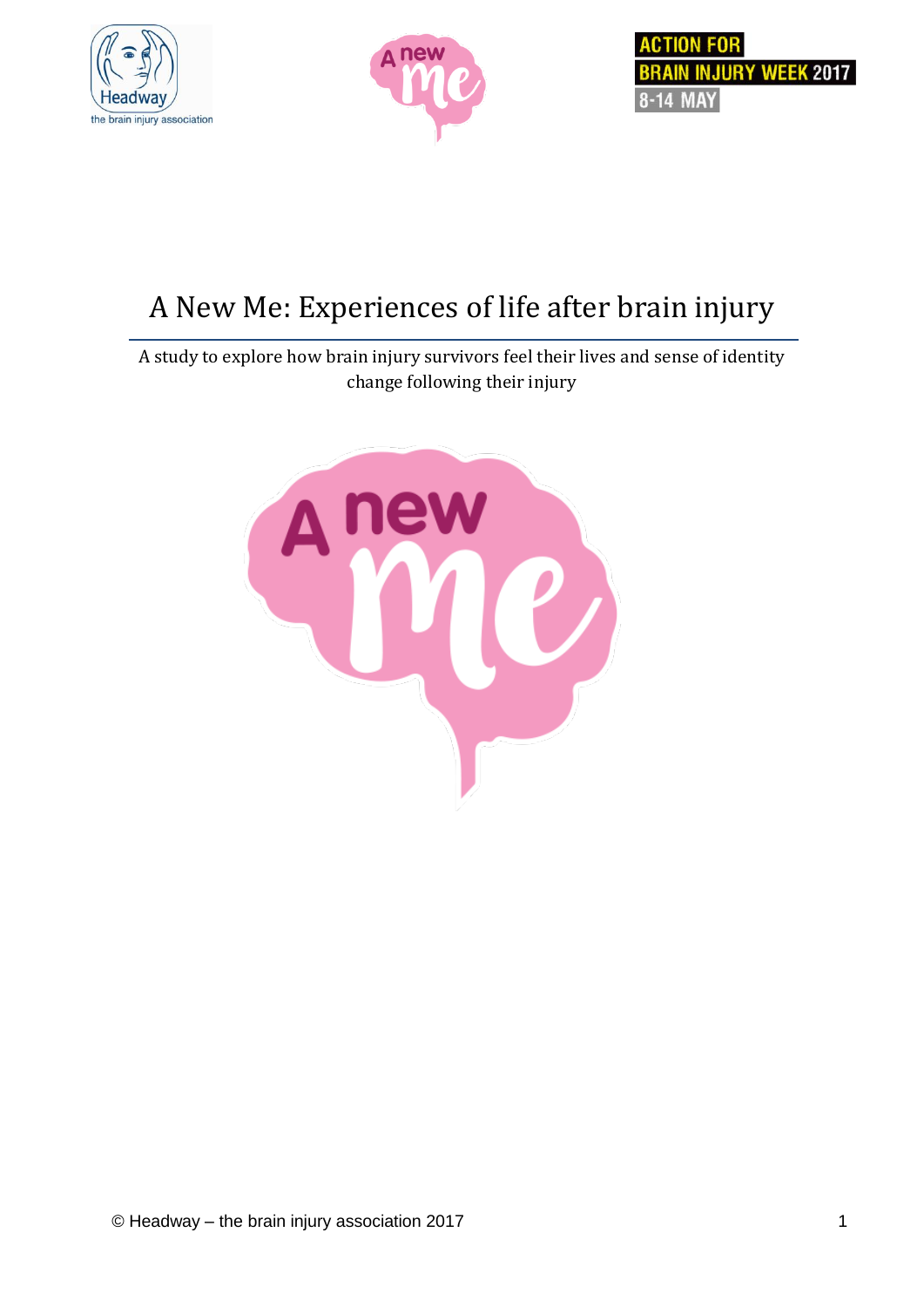





# A New Me: Experiences of life after brain injury

## **Contents**

| $\label{eq:key} \mbox{Key findings } \mbox{} \mbox{} \mbox{} \mbox{} \mbox{} \mbox{} \mbox{} \mbox{} \mbox{} \mbox{} \mbox{} \mbox{} \mbox{} \mbox{} \mbox{} \mbox{} \mbox{} \mbox{} \mbox{} \mbox{} \mbox{} \mbox{} \mbox{} \mbox{} \mbox{} \mbox{} \mbox{} \mbox{} \mbox{} \mbox{} \mbox{} \mbox{} \mbox{} \mbox{} \$                                                                                                                       |  |
|-----------------------------------------------------------------------------------------------------------------------------------------------------------------------------------------------------------------------------------------------------------------------------------------------------------------------------------------------------------------------------------------------------------------------------------------------|--|
| $\textbf{Execute summary} \textit{} \textit{} \\ \textbf{15} \\ \textbf{5} \\ \textbf{6} \\ \textbf{7} \\ \textbf{8} \\ \textbf{18} \\ \textbf{19} \\ \textbf{10} \\ \textbf{10} \\ \textbf{11} \\ \textbf{12} \\ \textbf{13} \\ \textbf{16} \\ \textbf{18} \\ \textbf{19} \\ \textbf{19} \\ \textbf{19} \\ \textbf{19} \\ \textbf{19} \\ \textbf{19} \\ \textbf{19} \\ \textbf{19} \\ \textbf{19} \\ \textbf{19} \\ \textbf{19} \\ \textbf{$ |  |
|                                                                                                                                                                                                                                                                                                                                                                                                                                               |  |
|                                                                                                                                                                                                                                                                                                                                                                                                                                               |  |
|                                                                                                                                                                                                                                                                                                                                                                                                                                               |  |
|                                                                                                                                                                                                                                                                                                                                                                                                                                               |  |
|                                                                                                                                                                                                                                                                                                                                                                                                                                               |  |
|                                                                                                                                                                                                                                                                                                                                                                                                                                               |  |
|                                                                                                                                                                                                                                                                                                                                                                                                                                               |  |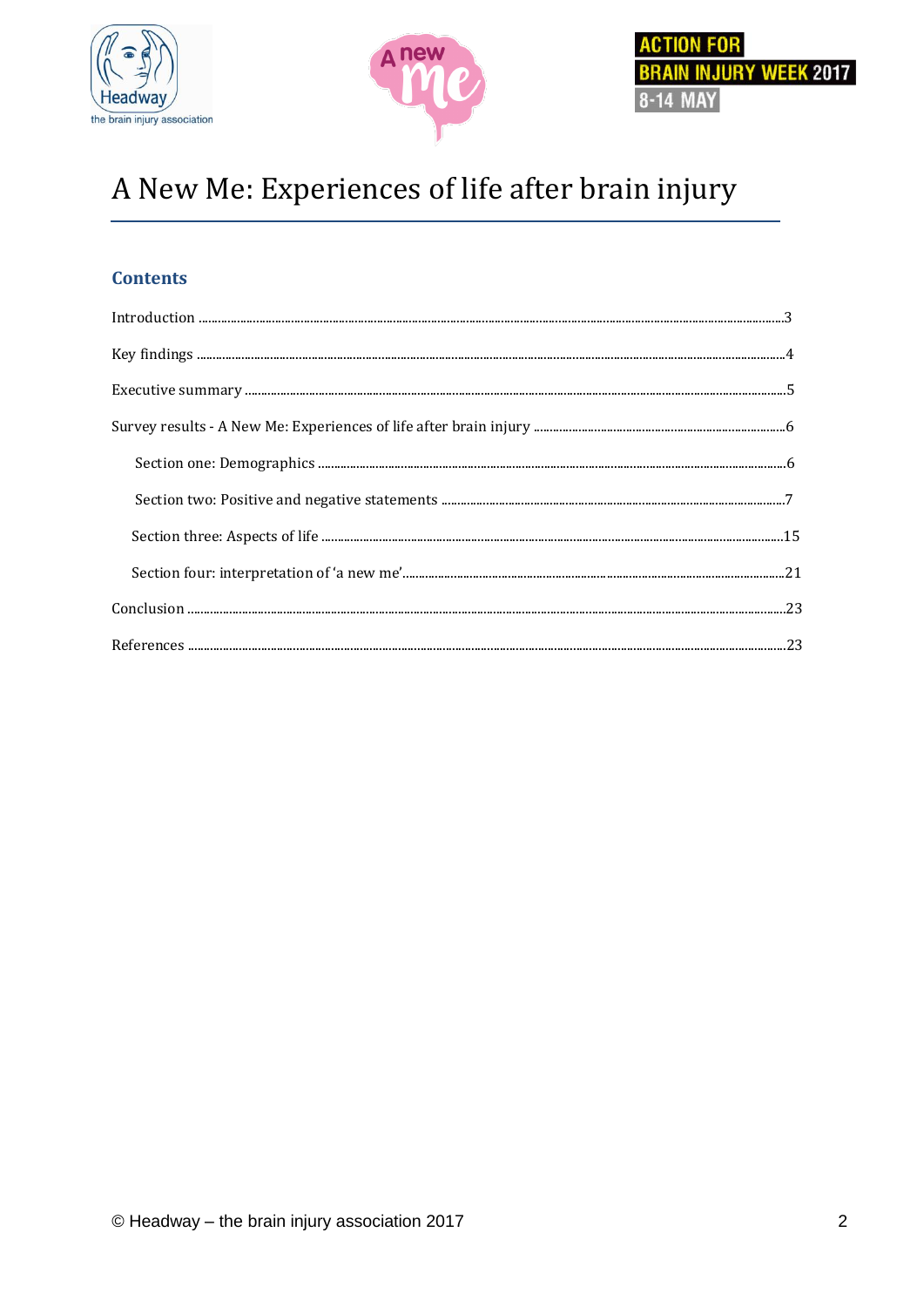



## **Introduction**

In Spring 2017 Headway conducted a survey to explore how brain injury survivors feel their lives and sense of identity change as a result of acquired brain injury. The survey also sought to explore brain injury survivors' attitudes towards the anniversary of their injury, and what the phrase 'a new me' meant to them.

This report presents a summary of the findings of the survey and their implications.

The survey was designed to inform Headway's 2017 *Action for Brain Injury Week*  campaign entitled *A New Me*. The campaign set out to challenge misperceptions of brain injury while demonstrating the value of having access to the right help at the right time.

The questionnaire was hosted on the Survey Monkey website [\(www.surveymonkey.net\)](http://www.surveymonkey.net/) and promoted via emails to all Headway groups and branches, and on the Headway website and social media channels. Groups and branches were asked to encourage as many service users as possible to take part and provide any help necessary. Hard copies were also made available to download from the Headway website or sent out on request.

The survey was open from 20 February 2017 to 24 April 2017. It consisted of both closed and open-ended questions to gather quantitative and qualitative responses.

862 brain injury survivors responded to the survey. Headway would like to take this opportunity to thank everyone who took the time to participate.

If you would like to discuss any aspect of the research please contact Tamsin Ahmad on [publications@headway.org.uk.](mailto:publications@headway.org.uk)

Media requests should be directed to James Coxon on [press.manager@headway.org.uk](mailto:press.manager@headway.org.uk) or 0115 947 1901.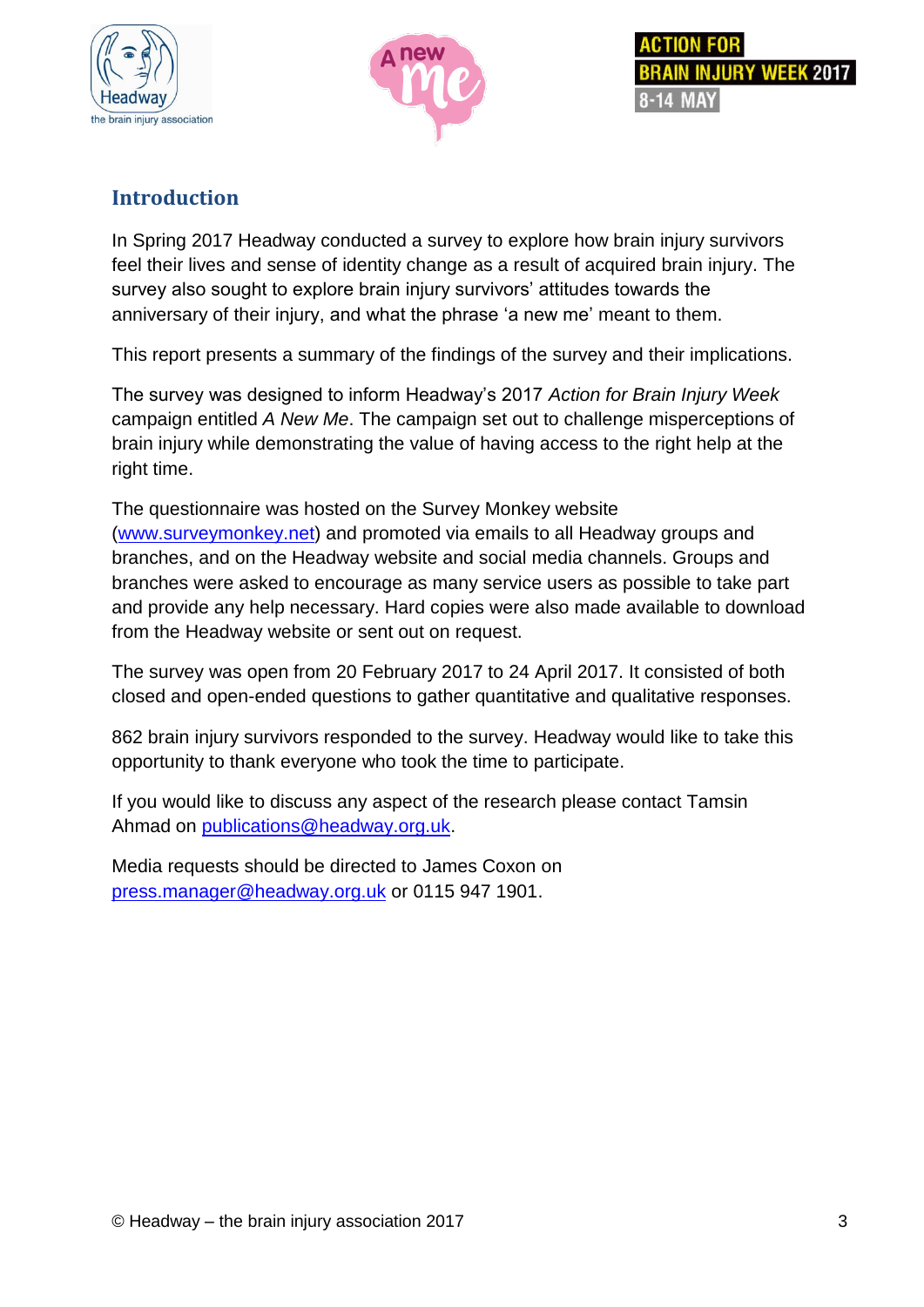





## **Key findings**

How brain injury survivors' self-identity changes following their injury.

| <b>74%</b> | of people living with brain injury agree that they feel like a new person following their<br>brain injury.                                                                                                           |
|------------|----------------------------------------------------------------------------------------------------------------------------------------------------------------------------------------------------------------------|
|            |                                                                                                                                                                                                                      |
| <b>76%</b> | of people living with brain injury agree brain injury had a negative impact on their life.<br>Despite this, 53% still feel positive about the future.                                                                |
|            |                                                                                                                                                                                                                      |
| 62%        | of people living with brain injury acknowledge the anniversary of their brain injury. Of<br>those who positively commented on their anniversary, 1 in 10 explicitly mentioned<br>acknowledging it as a new birthday. |
|            |                                                                                                                                                                                                                      |
| 85%        | of people living with brain injury feel they have had to accept that they will never be the<br>person they once were.                                                                                                |

### How brain injury survivors' lives change following their injury.

- of people living with brain injury feel that their self-esteem is worse following their brain **69%** injury.
- 76% of people living with brain injury feel that their employment opportunities are worse following their brain injury.
- of people living with brain injury feel that their home life is worse following their brain injury. **75% of people did feel that their spouses have a good understanding** of their brain injury; however, only **52% feel that other family members have a good understanding**. **56%**
- of people living with brain injury feel that the people in their life do not understand their brain injury. Further, **81% of people feel that their life would be better if people did understand their injury**. **77%**

#### of those who had returned to work following their injury feel that their employer does not have a good understanding of their injury. 73% of those feel that their colleagues do not have a good understanding either. **72%**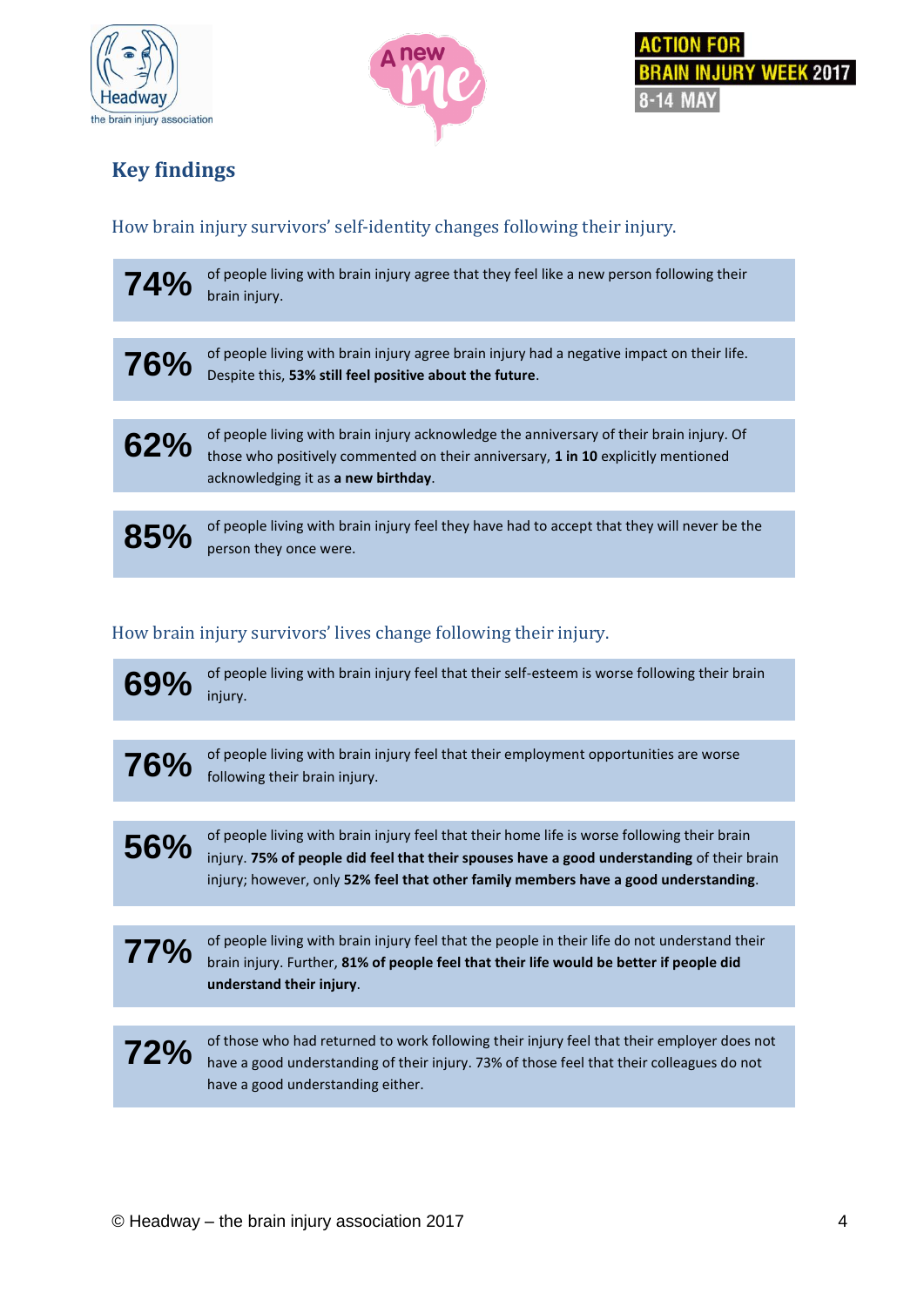





## Executive summary

The results of the Headway survey demonstrate that brain injury survivors feel a change in their sense of self-identity following their injury, and that there are many aspects of life, both personal and social, that are affected. Nevertheless, many survivors continue to feel positive about the future, and harbour positive feelings on the day of the anniversary of their injury.

The survey also found very mixed responses towards said anniversary, and life in general, with some survivors expressing feelings of new-found resilience and appreciation of life, and others expressing a sense of loss and grief for the 'old life'. There were also survivors who expressed mixed feelings, and some that preferred not to acknowledge their anniversary date at all.

These mixed attitudes highlight the fact that every brain injury is unique and that the experiences and feelings survivors have vary from person to person.

There were high figures among brain injury survivors who felt that others in their life do not understand their injury, which can have a negative impact on their rehabilitation process and ability to play an active role in their local communities. This is highlighted by the statistic that 81% of survivors feel that their life would be improved if people had a better understanding of their injury.

These figures substantiate the need for there to be greater public awareness of how brain injury can affect a person, which Headway strives to do through the *Action for Brain Injury Week* campaign and ongoing awareness-raising work by the charity.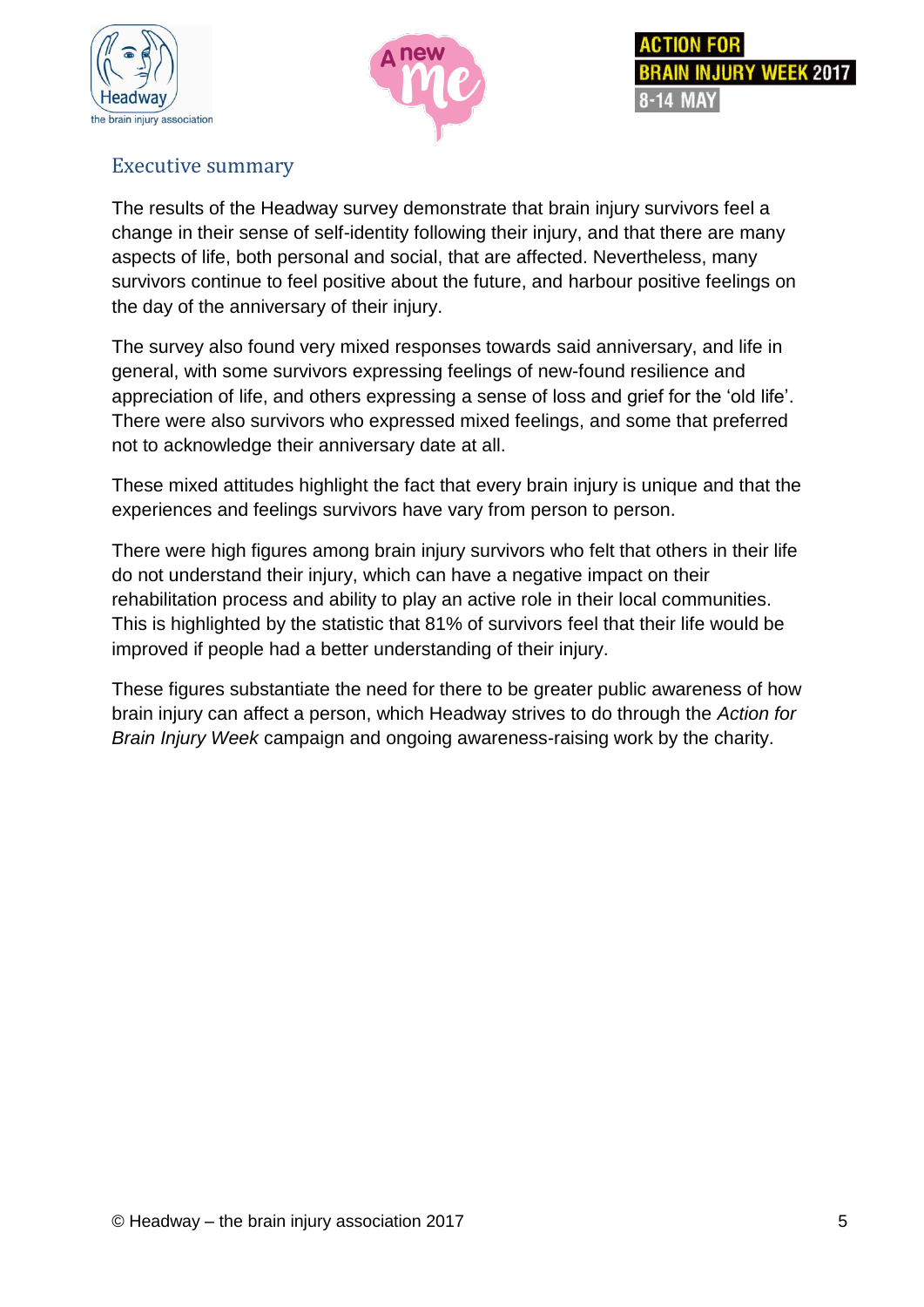





## **Survey results - A New Me: Experiences of life after brain injury**

This questionnaire was intended for anyone with a brain injury. The aim was to assess how people felt their lives and sense of identity had changed following their brain injury.

## **Section one: Demographics**

We asked participants for their age and how long ago they sustained their injury. Respondent ages and time since injury can be found in the tables below.

| Age of respondent | <b>Frequency</b> |
|-------------------|------------------|
| Under 18          | 6                |
| 18-24 years       | 27               |
| $25-34$ years     | 106              |
| 35-44 years       | 194              |
| 45-54 years       | 267              |
| 55-64 years       | 198              |
| 65+ years         | 59               |

Table 1. Age of respondents

| Time since brain injury | <b>Frequency</b> |
|-------------------------|------------------|
| 0-6 months              | 28               |
| 6-12 months             | 46               |
| 1-2 years               | 109              |
| 2-5 years               | 247              |
| 5-10 years              | 174              |
| 10-20 years             | 144              |
| $20+$ years             | 105              |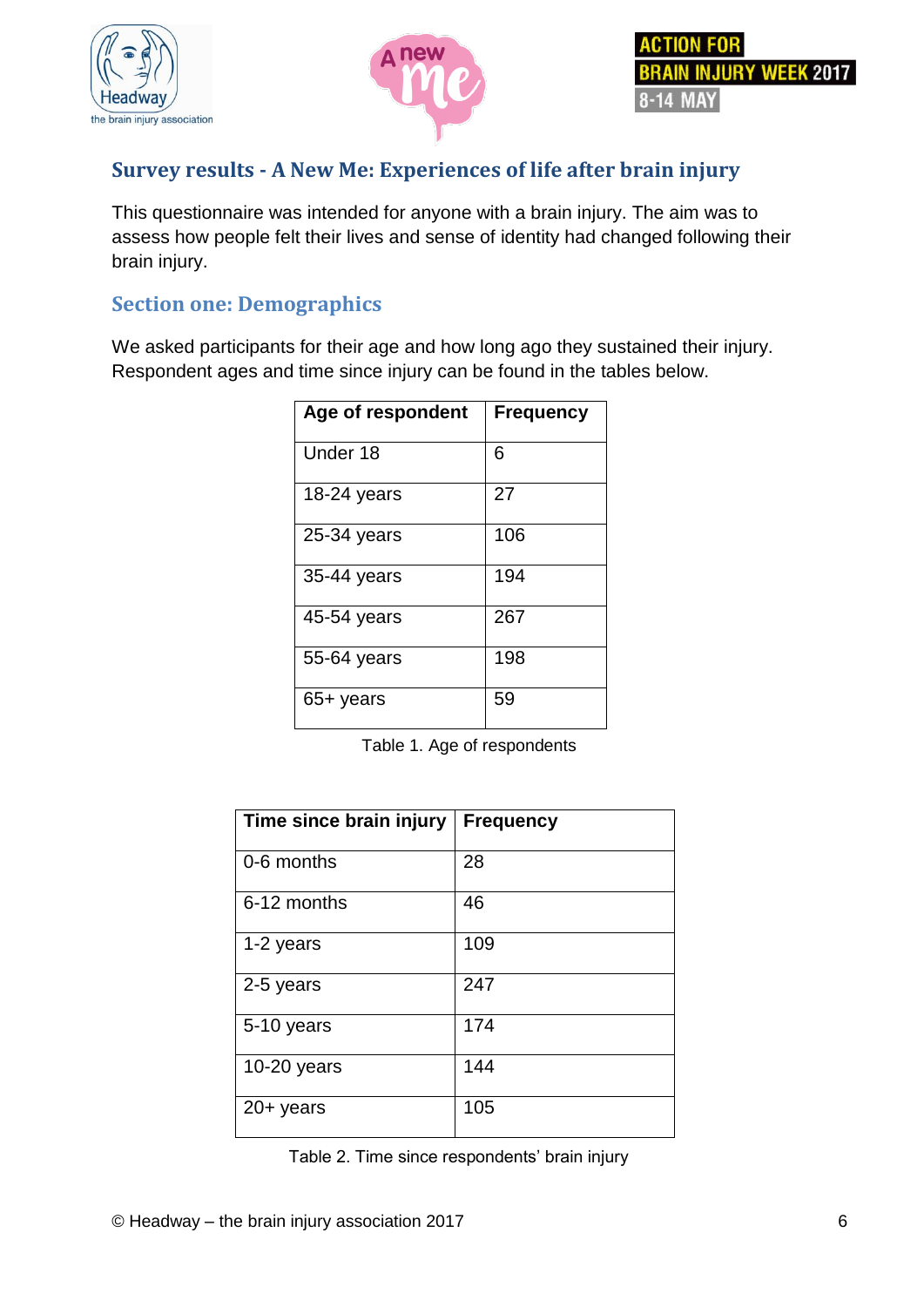





## **Section two: Positive and negative statements**

In this section we asked brain injury survivors to rate how strongly they agreed or disagreed with a number of statements pertaining to attitudes towards life after brain injury. We used a 5-point Likert scale of the following items: strongly disagree, disagree, neutral, agree, strongly agree.

### **1. I feel like I am a new person after my brain injury**

- 74% of respondents agreed that they feel like a new person following their injury. Of these, 45% 'strongly agreed' with the statement. Only 15% of respondents disagreed with the statement, and 10% felt neutral.
- Qualitative responses of what the phrase 'a new me' means to brain injury survivors are discussed in section four.
- Feelings of being a new person following their injury were related to length of time since the injury. During the first six months of the injury, there wasn't a great difference between respondents who agreed and disagreed with the statement (54% and 39% respectively). This difference increased by 6-12 months in an inverse correlation, with the number of respondents who agreed with the statement rising to 82%, and those who disagreed dropping to just over 10%. This indicates that following the first year, brain injury survivors mostly agree that they are a new person. This trend continues up to 20 years, at which point the number of respondents who agreed with the statement dropped. Nevertheless, even 20 years later, over half the respondents felt they are a new person after their injury.



#### I feel like I am a new person after my injury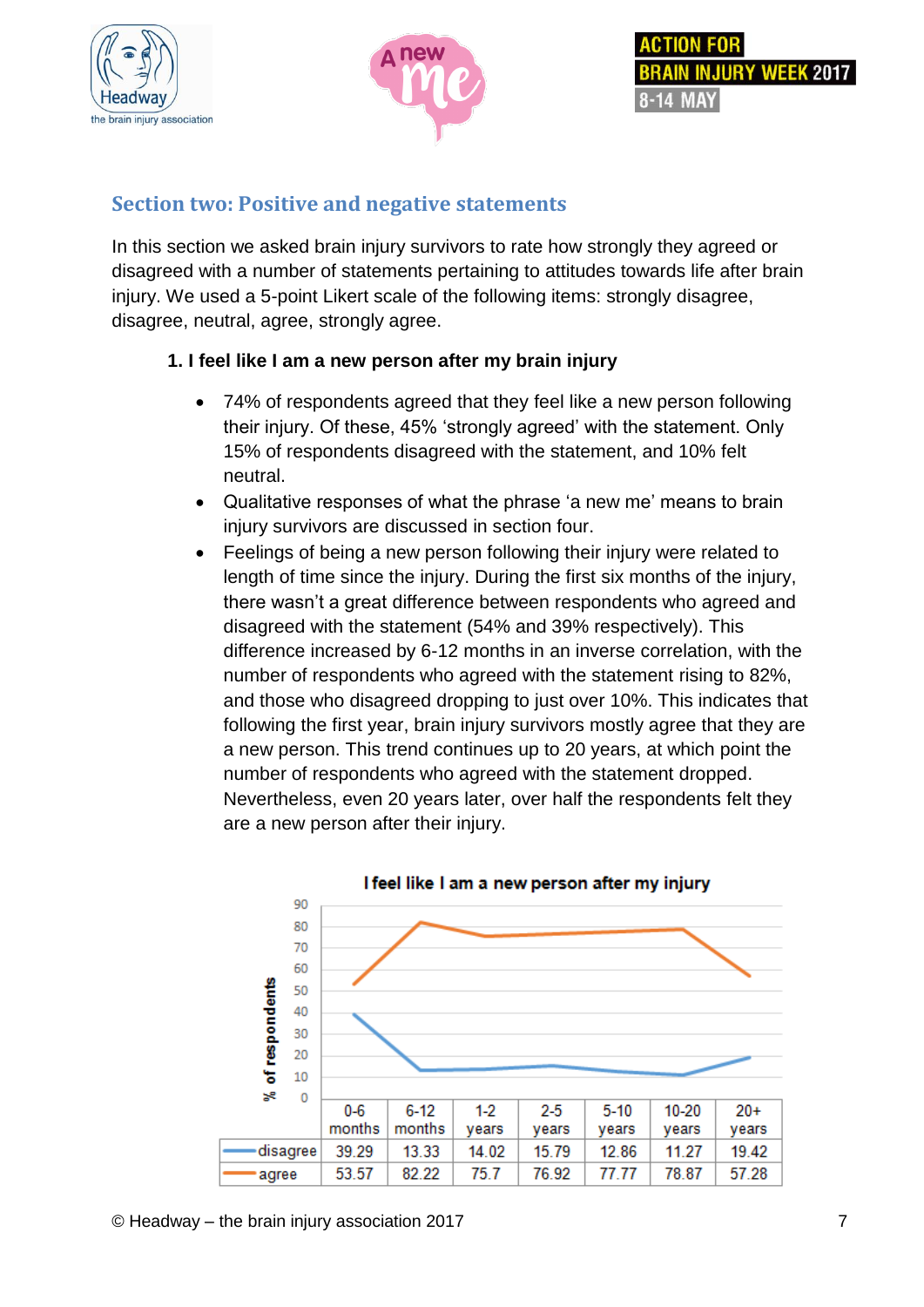





### **2. My brain injury has had a negative impact on my life**

- 76% of respondents agree that brain injury has had a negative impact on their life. Of these, almost half (49%) strongly agreed with this statement. 15% disagreed with the statement and 9% felt neutral.
- Feelings of brain injury having a negative impact on respondents' life were related to the length of time since the injury. During the first two years, the number of respondents that agreed with this statement increased, indicating that as time goes on, more people feel that their life has been negatively affected following their injury.
- Even after 20 years had passed, over three quarters of respondents (76%) still felt that their brain injury had a negative impact on their life, demonstrating the long-term negative impact of brain injury.
- Aspects of life that were rated to be worse following the brain injury are discussed in section three.



#### My brain injury has had a negative impact on my life

### **3. People in my life do not understand my brain injury**

- 77% of respondents agreed that the people in their life do not understand their brain injury. 14% of people disagreed with this statement, while 9% felt neutral about this.
- Brain injury survivors were asked in a separate question which people in their life they felt had a good understanding of their injury.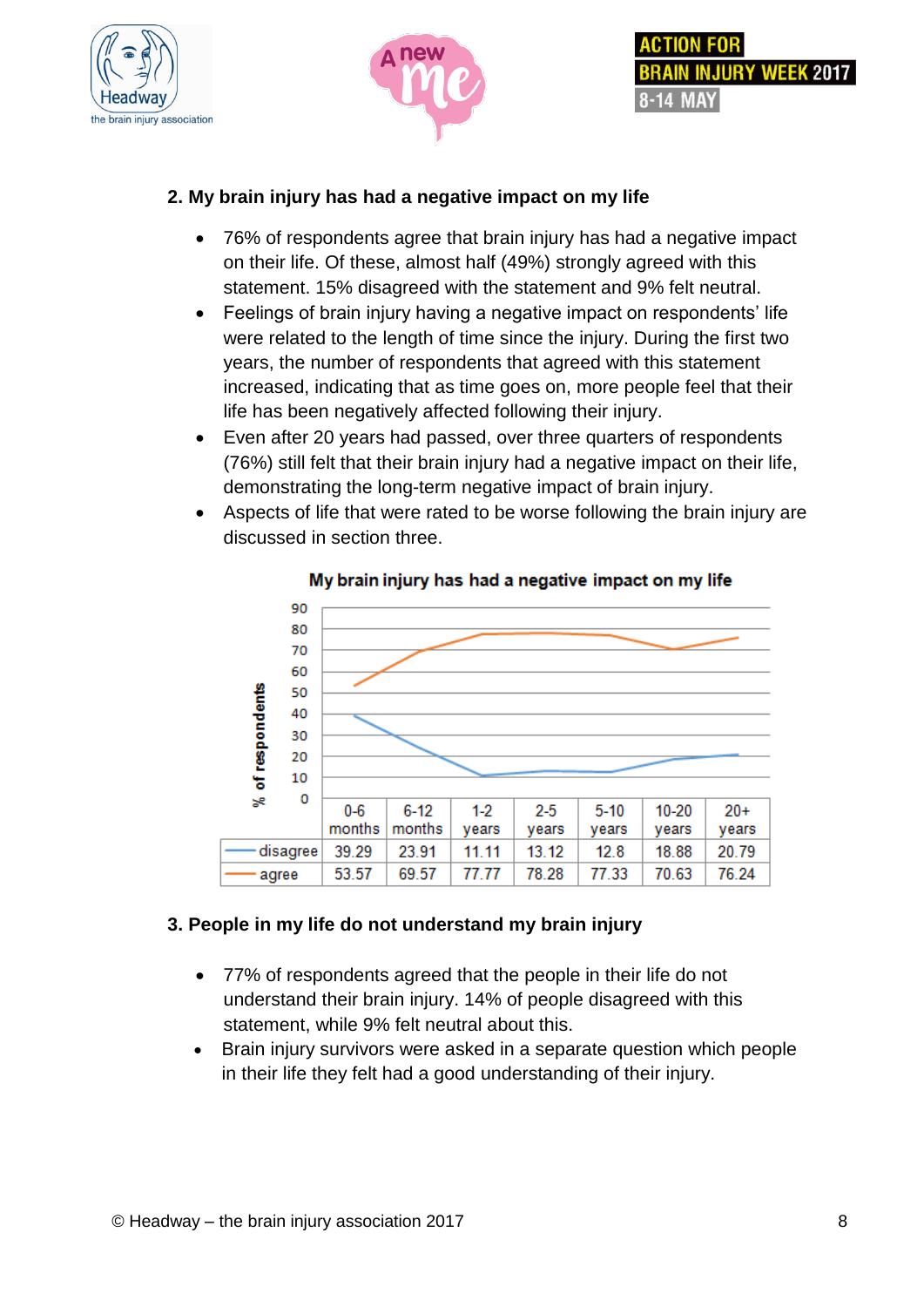





Responses to this are displayed in the chart below.



- Of those respondents with a spouse/partner, 75% feel that their spouse/partner does have a good understanding of their brain injury, compared to only 52% who feel other family members have a good understanding of their injury.
- 'Friends' was the highest-rated category of people who do not have a good understanding of brain injury, at 63%.
- 53% of respondents do not have an employer while 44% do not have colleagues. For those respondents who do have both, 72% felt their employer does not have a good understanding, while 73% felt colleagues do not have a good understanding.
- Feelings of people in the respondents' life having a good understanding of brain injury were not related to time since the injury.

### **4. I acknowledge the anniversary of my brain injury**

- 62% of respondents acknowledge the anniversary of their brain injury, with 42% strongly agreeing with this statement. 21% of respondents did not acknowledge their anniversary, while 17% felt neutral.
- Feelings towards acknowledging the anniversary were varied, with some respondents reporting positive feelings, marking it as a time of positive reflection over their recovery since the injury and celebration of achievements.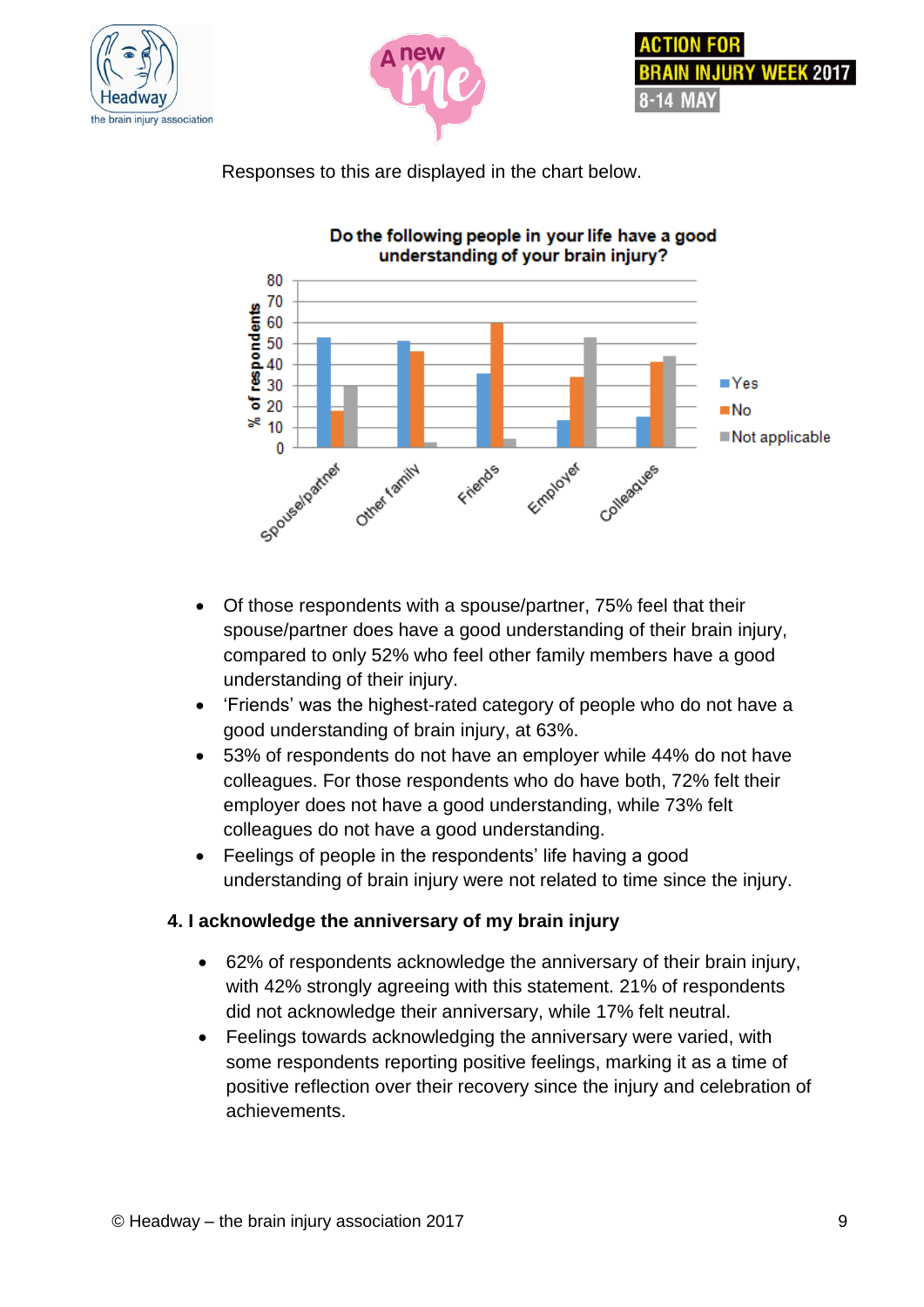





- o *"Remembering how life was and how it is now gives a greater appreciation of everyday things we take for granted like sight, was blind but can now see to a degree."*
- o *"Positively, I say it's the best thing that could have happened to me, it's taught me so much about myself and made Me an even stronger and determined individual than I was before, it's made me see life from a different perspective, yes I will never be able to do my dream job because of it but I'm still able to achieve my dreams and goals in other ways, if it had never happened to me I wouldn't be anywhere near as hungry to succeed as I now am!"*
- o *"Positive as I would never have become a trauma therapist if I did not have my own story to tell and inspire other people."*
- Of the respondents that reported positive feelings, 1 in 10 people explicitly mentioned acknowledging it as a new birthday.
	- o *"Every year on my anniversary I go out and celebrate it as a new birthday as I can't remember my birthdays before my accident."*
	- o *"I celebrate it like my actual birthday with cake, cards, and sometimes the odd present, I celebrate with my new 'adopted' (not actually adopted but my new friends who accept me as my brain injury and all) family."*
- Some respondents had negative feelings towards their anniversary, commenting on the sense of loss of their self and 'old life'.
	- o *"I cry for the woman that I was, the children that I haven't been able to have. The loss of my career (I was a senior OT with 20 years experience including neuro rehab). It's like one big sick joke that isn't funny. I become extremely low every year on the anniversary of my 'worst day'."*
	- o *"I do think about the experience that changed my life. How I have progressed beyond expectations of professionals and how stubborn I have had to become. I am still grieving for the old*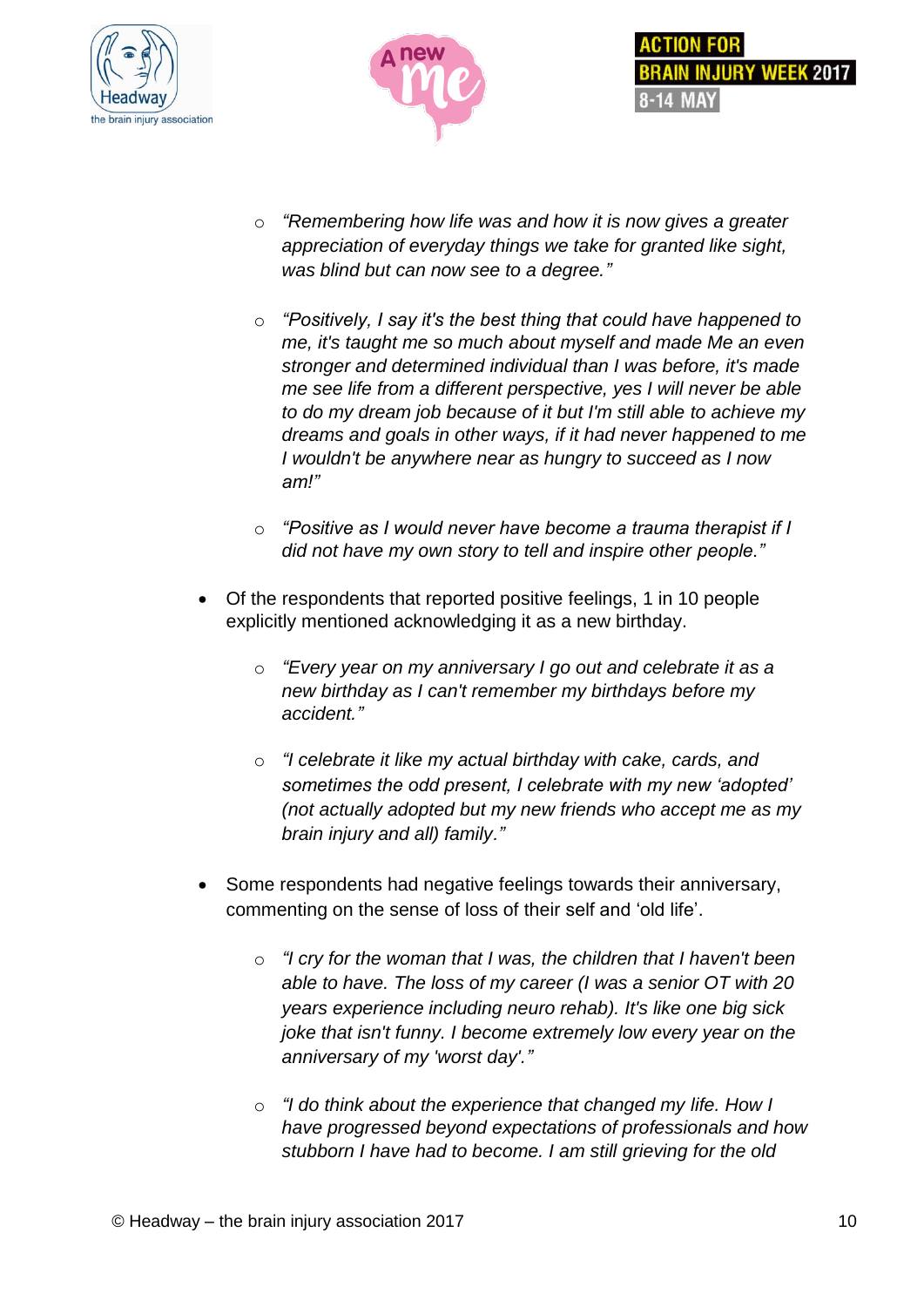





*Jane who was independent, worked, drove and had a social life."*

- o *"I leave flowers at the crash location and ask "Why???"*
- A number of respondents commented on the fear and anxiety they experience on the anniversary of their injury.
	- o *"It is scary. I always feel something terrible will happen."*
	- o *"Don't go out. In case something happens or I cannot control my reactions to any situation beyond my control."*
- Others acknowledge the anniversary but feel ambivalent towards it, while 47 respondents reported having mixed feelings.
	- o *"I do feel sad when I look back to how my life has changed beyond recognition, but I have met new friends with brain injuries who have become my second family!"*
	- o *"I reflect on both I feel sad for the person and life I once had but then I feel happy I survived and feel proud of my achievements and how I have and still am coping with the new me and in some aspects my life is better as I have a totally different outlook on life."*
	- o *"I acknowledge the date and I'm grateful that I survive but I also mourn the loss of the person I was before it happened as I was at the best I'd ever been and that was taken away from me by my brain haemorrhage."*
- Acknowledgement of the anniversary of the injury was related to length of time since injury.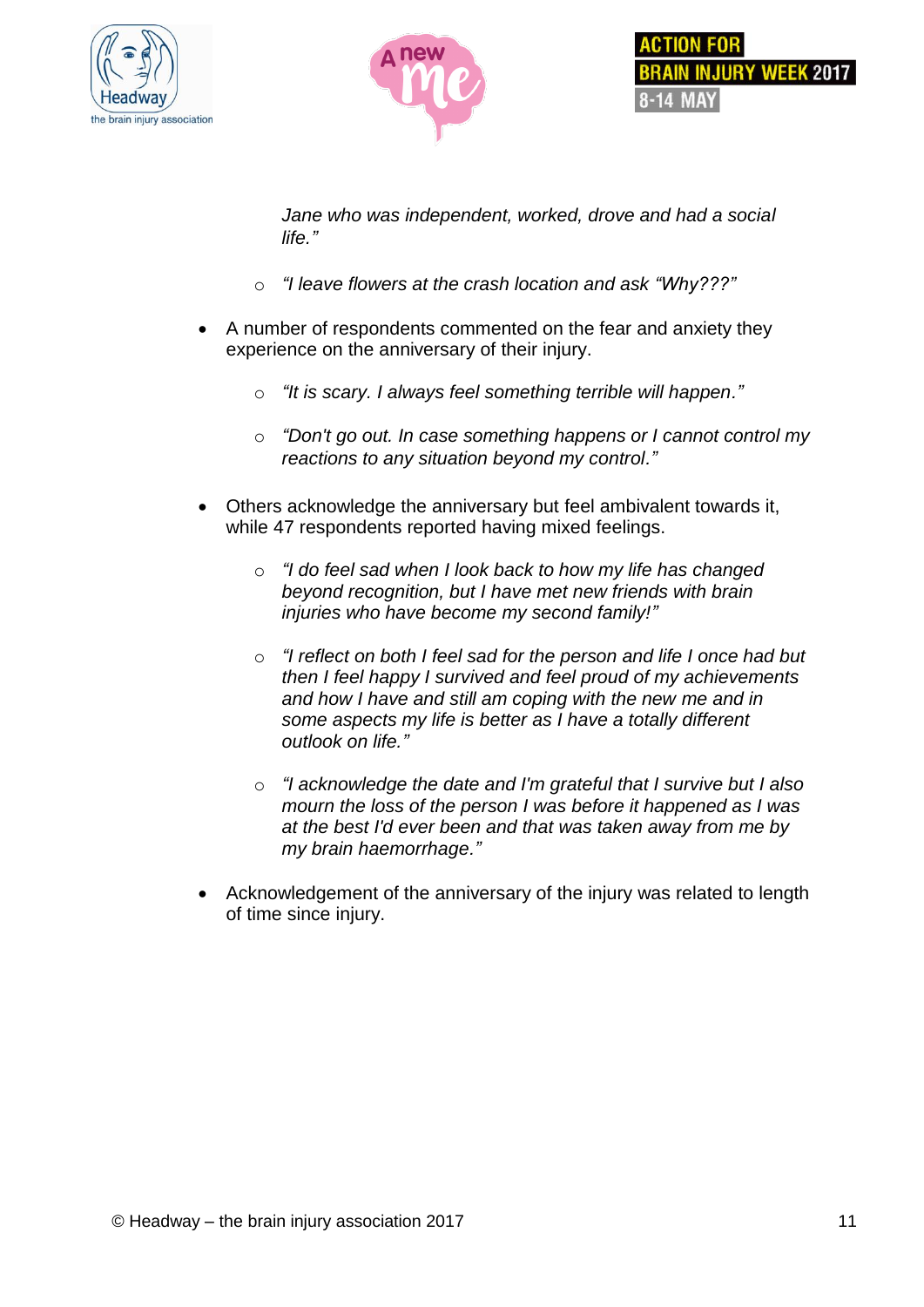







 Acknowledgement of the anniversary of the injury increased over the first two years, peaking at 1-2 years following the injury, indicating the first year being the most acknowledged anniversary. Following two years, acknowledgement reduced. However, even 20 years on, over half of the respondents (52%) still reported acknowledging the anniversary of their injury.

## **5. My life would be improved if people had a better understanding of my brain injury**

- An overwhelming 81% of respondents feel that their lives would be improved if people had a better understanding of brain injury. Only 7% disagreed with this statement, while 11% felt neutral.
- As reported earlier, many people feel that friends, colleagues and employers do not have a good understanding of their brain injury.
- Feelings of life being improved if people had a better understanding of brain injury were not related to length of time since the injury.

### **6. I have had to accept that I will never be the person I once was**

 85% of respondents agreed that they have had to accept that they will never be the person they once were, with 67% strongly agreeing with this statement. Only 9% of people disagreed with this statement and 6% felt neutral.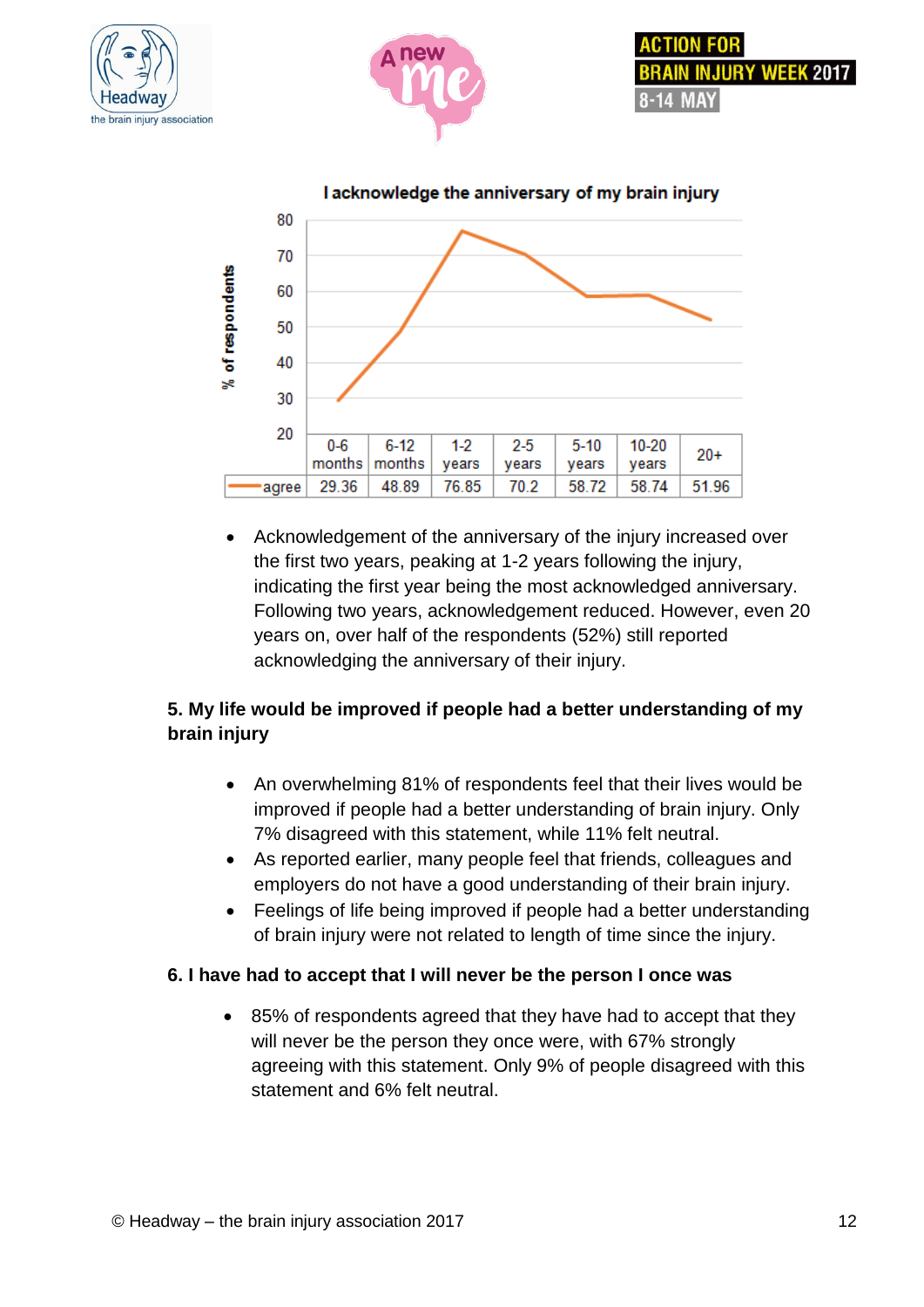![](_page_12_Picture_0.jpeg)

![](_page_12_Picture_1.jpeg)

![](_page_12_Picture_2.jpeg)

 Acceptance of never being the pre-injury self was related to length of time since the injury.

![](_page_12_Figure_4.jpeg)

 Acceptance of never being the same person increases after the first year and continues to steadily increase in the years that follow. After 20 years acceptance drops, although this still remains high at 77%.

### **7. I feel positive about the future**

 Despite many respondents reporting that brain injury has had a negative impact on their life, over half agreed that they felt positive about the future (53%). 28% disagreed with this statement, 19% felt neutral.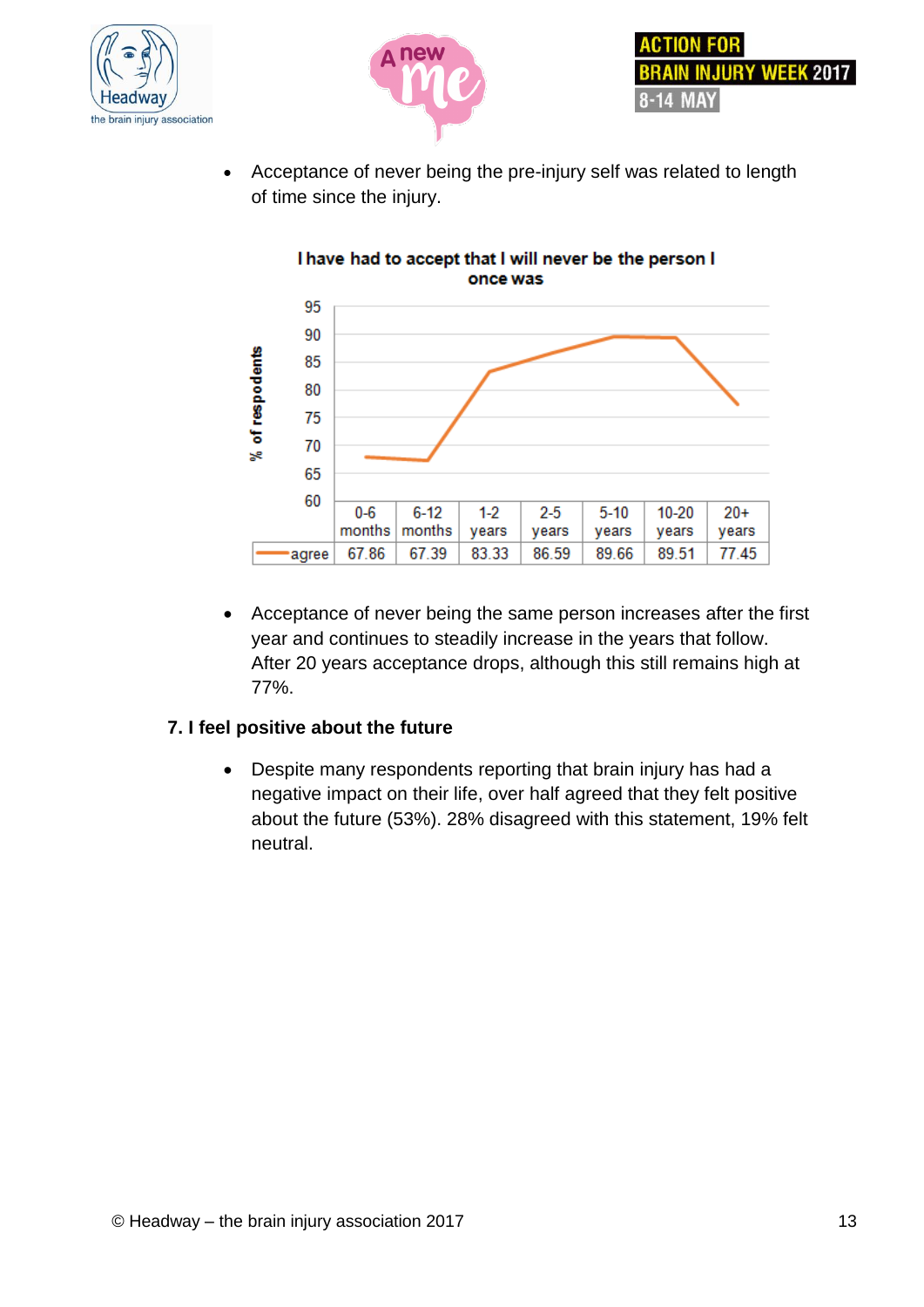![](_page_13_Picture_0.jpeg)

![](_page_13_Picture_1.jpeg)

70 65 60

![](_page_13_Picture_2.jpeg)

**WEEK 2017** 

![](_page_13_Figure_3.jpeg)

 Respondents felt most positive about the future one year after their injury; however, following the first year, feelings of positivity reduced. These findings show that during the first year, many brain injury survivors feel optimistic about the future; however, as time goes on, positive feelings reduce as the full impact of the brain injury is realised. Indeed, this is reflected in research which found that in the first year, brain injury survivors may not fully realise the full effects of their injury and may experience a degree of denial and dysfunctional self-awareness (Teasdale et al, 1997).

### **Summary**

Brain injury survivors reported changes in their identity and life following their injury. These changes were mostly reported to be negative, although this improved in some respondents over time. Many changes in attitudes towards the injury change following the first year of the injury.

Despite the negative impact of brain injury on survivors' lives, many survivors continue to feel positive about the future, even many years later.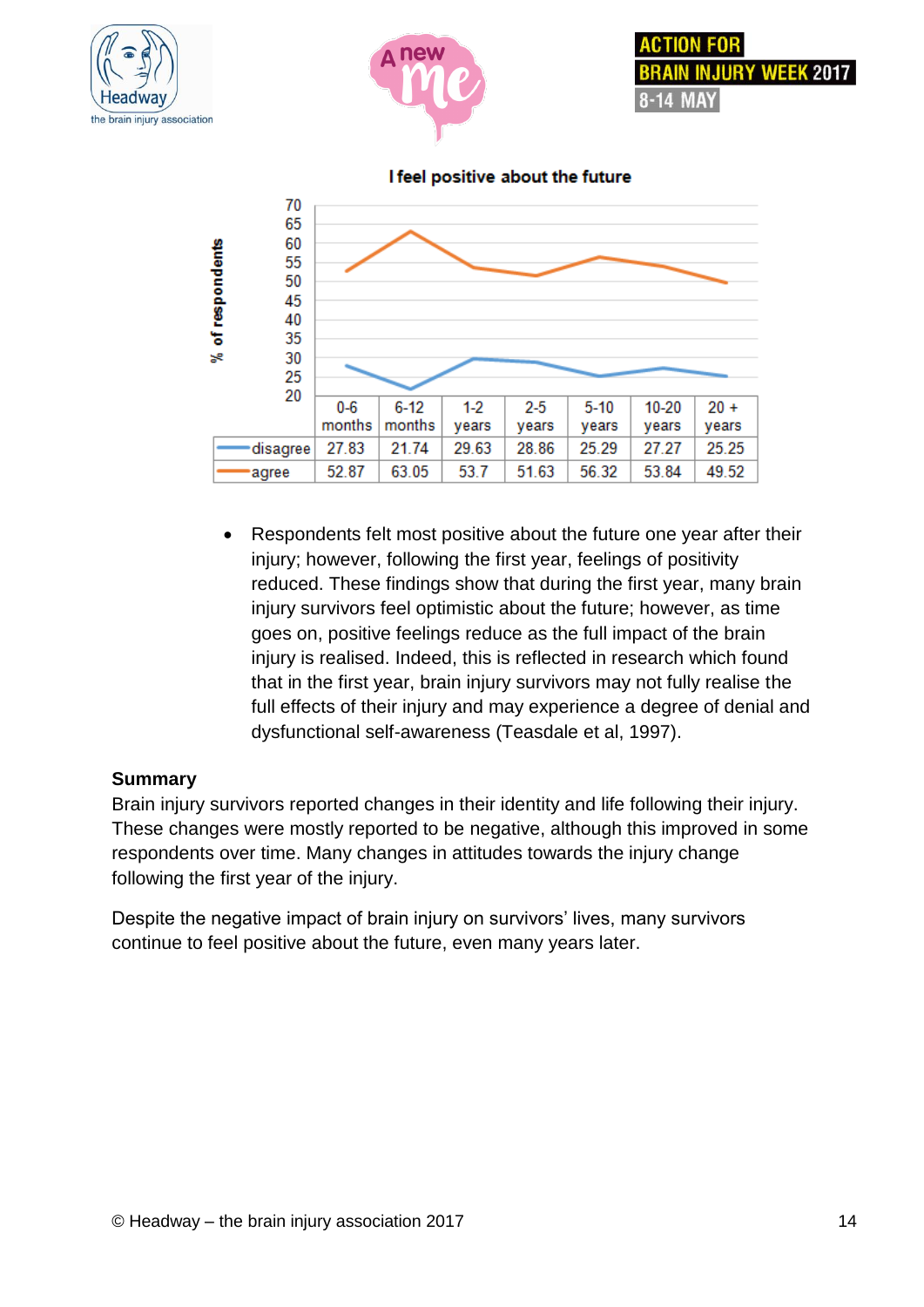![](_page_14_Picture_0.jpeg)

![](_page_14_Picture_1.jpeg)

![](_page_14_Picture_2.jpeg)

## **Section three: Aspects of life**

In this section we asked brain injury survivors to rate whether the following aspects of their life were better or worse following their brain injury: self-esteem, employment, home life, social life, financial circumstances and independence. We used a 5-point Likert scale of the following items: much worse, worse, not changed, better, much better.

![](_page_14_Figure_5.jpeg)

- Around three-quarters of respondents felt that their employment (76%) and social life (74%) are the most negatively affected aspects of their life following their brain injury.
- Over two-thirds of respondents feel that their self-esteem (69%) and independence (70%) are worse after their brain injury.
- 62% of respondents feel that their financial circumstances are worse after their brain injury.
- Over half of respondents (56%) feel that their home life is negatively affected after brain injury. However, they feel that out of the six aspects of life, their home life is the least negatively affected. Almost 20% reported that their home life had improved, and 4% said it had not changed at all.

### **1. Self-esteem**

 69% of respondents feel that their self-esteem is worse following their injury. Out of these respondents, three-quarters feel that their self-esteem is worse at 0-6 months. However, after 1-2 years, the percentage of respondents who felt that their self-esteem got worse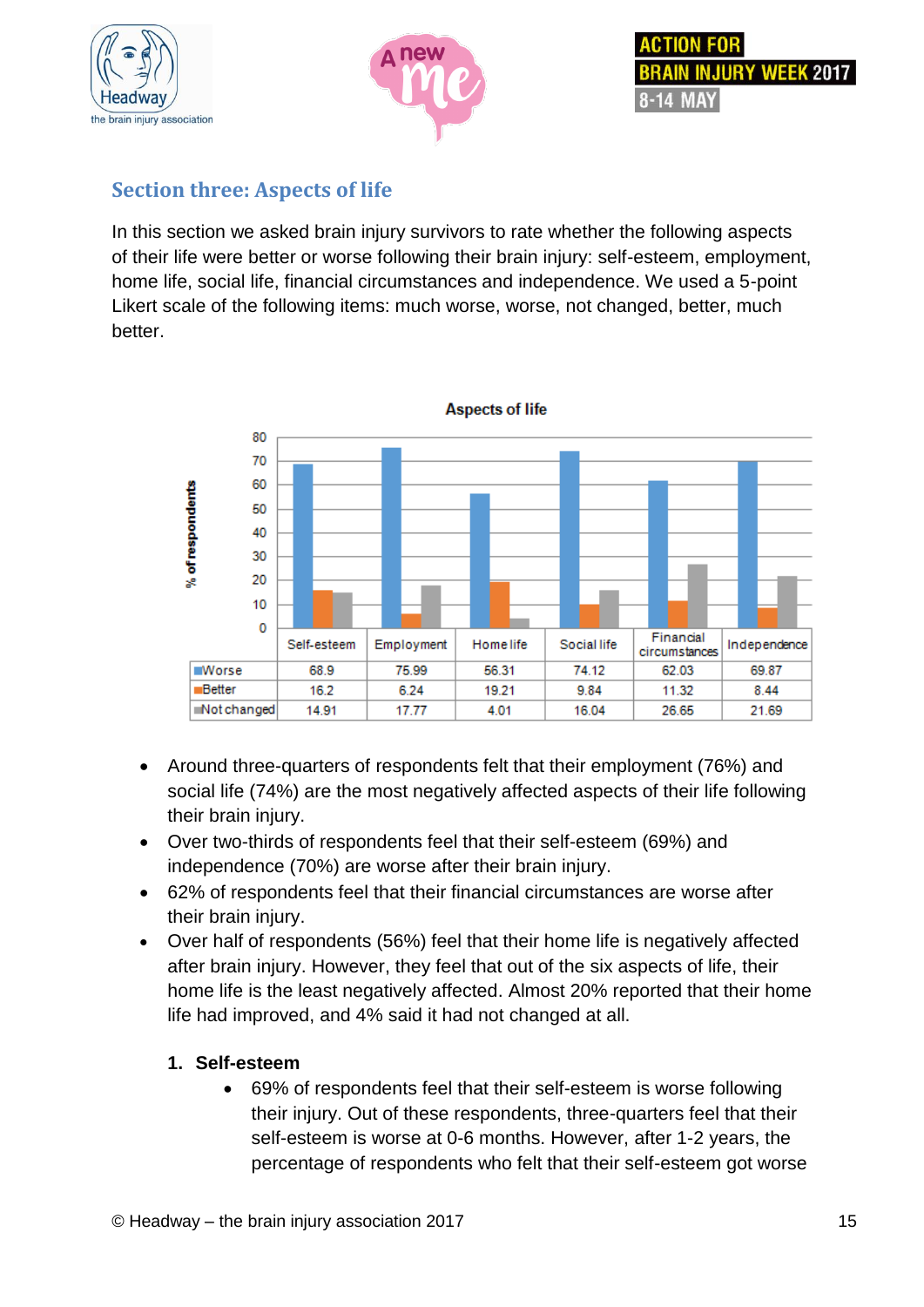![](_page_15_Picture_0.jpeg)

![](_page_15_Picture_1.jpeg)

![](_page_15_Picture_2.jpeg)

decreased as time passed since their injury, while the small number of respondents who felt their self-esteem was better increased following this same time point. Self-esteem was therefore seen to improve over time following brain injury.

 Despite this, only 16% of brain injury survivors feel that their self-esteem is better following their injury and 15% feel that it hasn't changed.

![](_page_15_Figure_5.jpeg)

#### Self-esteem

### **2. Employment**

- Over three-quarters of brain injury survivors (76%) feel that their employment circumstances are worse after brain injury. Only 6% of respondents feel that their employment circumstances are better.
- At 0-6 months, 61% of respondents feel that their employment circumstances are worse following their injury.
- Following one year, employment improved for a very small number of respondents, although many more people report employment getting worse as time goes on.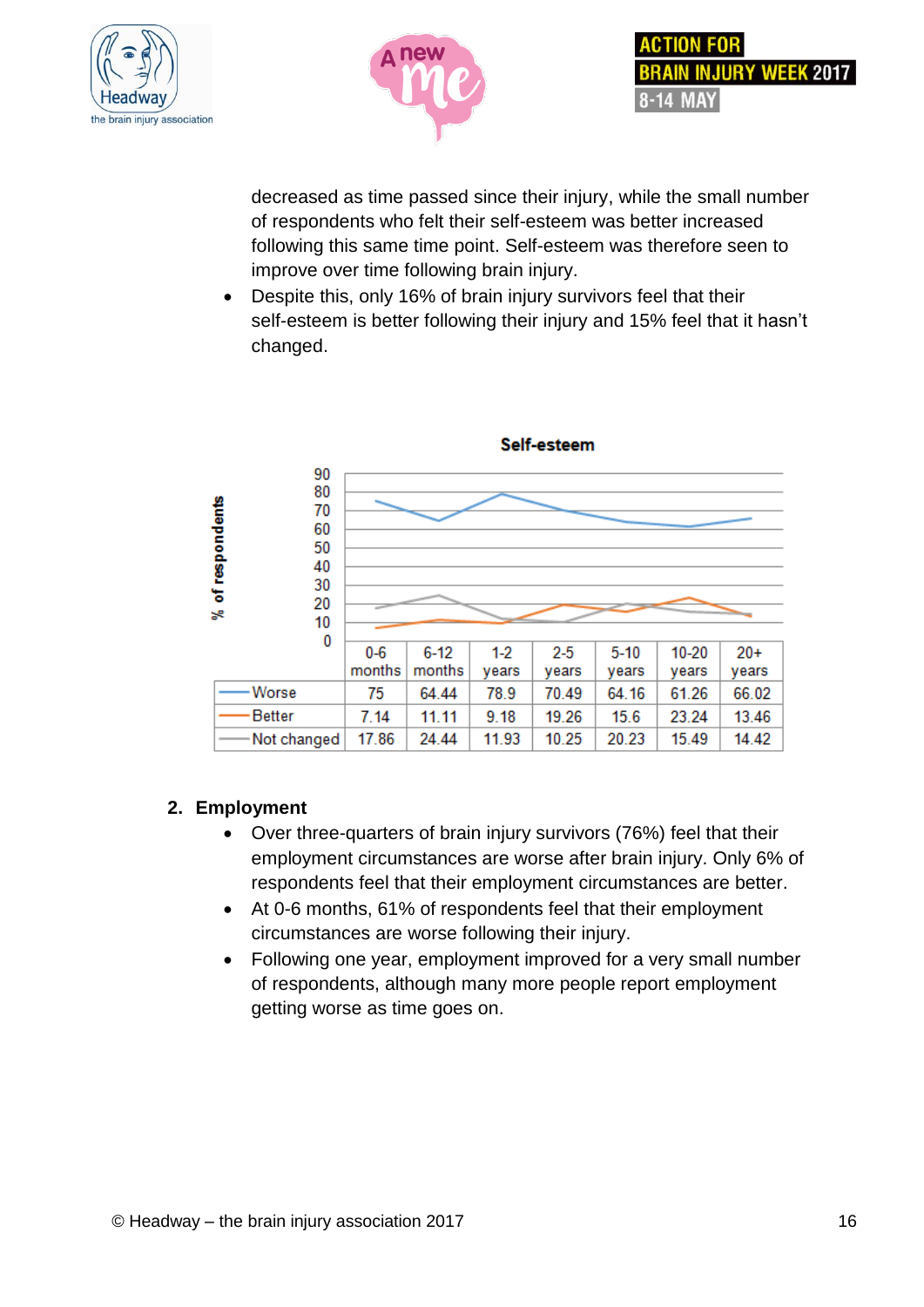![](_page_16_Picture_0.jpeg)

![](_page_16_Picture_1.jpeg)

![](_page_16_Picture_2.jpeg)

![](_page_16_Figure_3.jpeg)

 Research has found that of brain injury survivors who returned to work in the first few years of their injury, 32% were unemployed five years later (Olver, Ponsford & Curran, 1996). Further, work stability is reported to be low among brain injury survivors (Hoofien, Gilboa, Vakil & Donovick, 2001).

### **3. Home life**

- Home life was the least negatively affected aspect of life, with just over half of the respondents (56%) feeling that their home life was worse.
- At 0-6 months over two-third of respondents (68%) feel that their home life was worse since their brain injury. However this improved over time and after 10-20 years only half of the respondents (50%) feel that their home life was worse.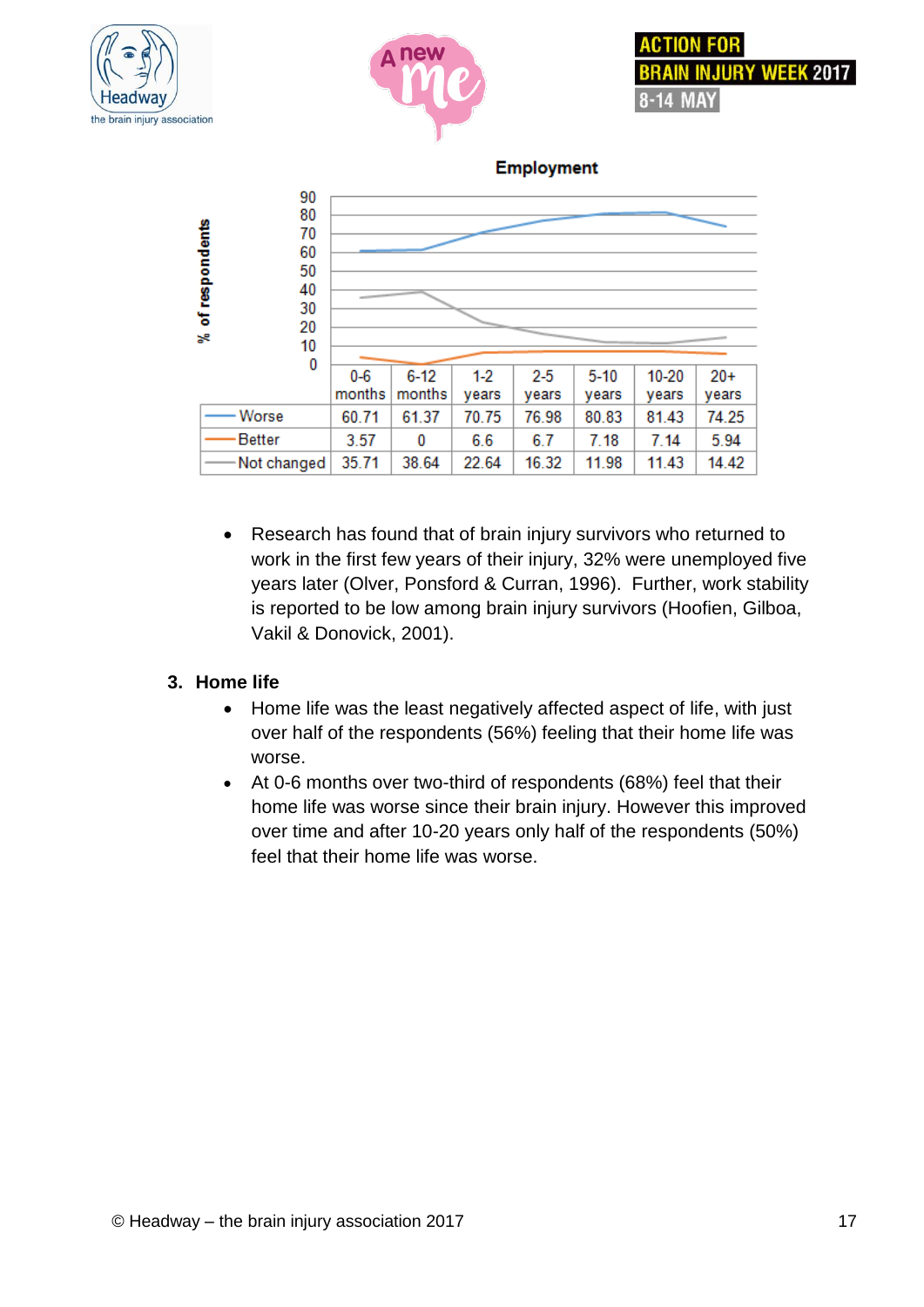![](_page_17_Picture_0.jpeg)

![](_page_17_Picture_1.jpeg)

![](_page_17_Picture_2.jpeg)

![](_page_17_Figure_3.jpeg)

### **4. Social life**

- 74% of brain injury survivors feel that their social life was worse since their brain injury. This can be understood in light of the finding that many survivors feel their friends, employers and colleagues do not have a good understanding of their injury.
- This supports research previously conducted by Headway which examined the experience of social isolation among brain injury survivors who lose their friends and relationships following brain injury (*Experiences of stigma and discrimination among individuals with brain injuries – Headway/the University of Exeter, 2008).*
- Social life was seen to gradually improve as time goes on following the injury; however, even 20 years later over 70% of respondents still reported their social life being worse.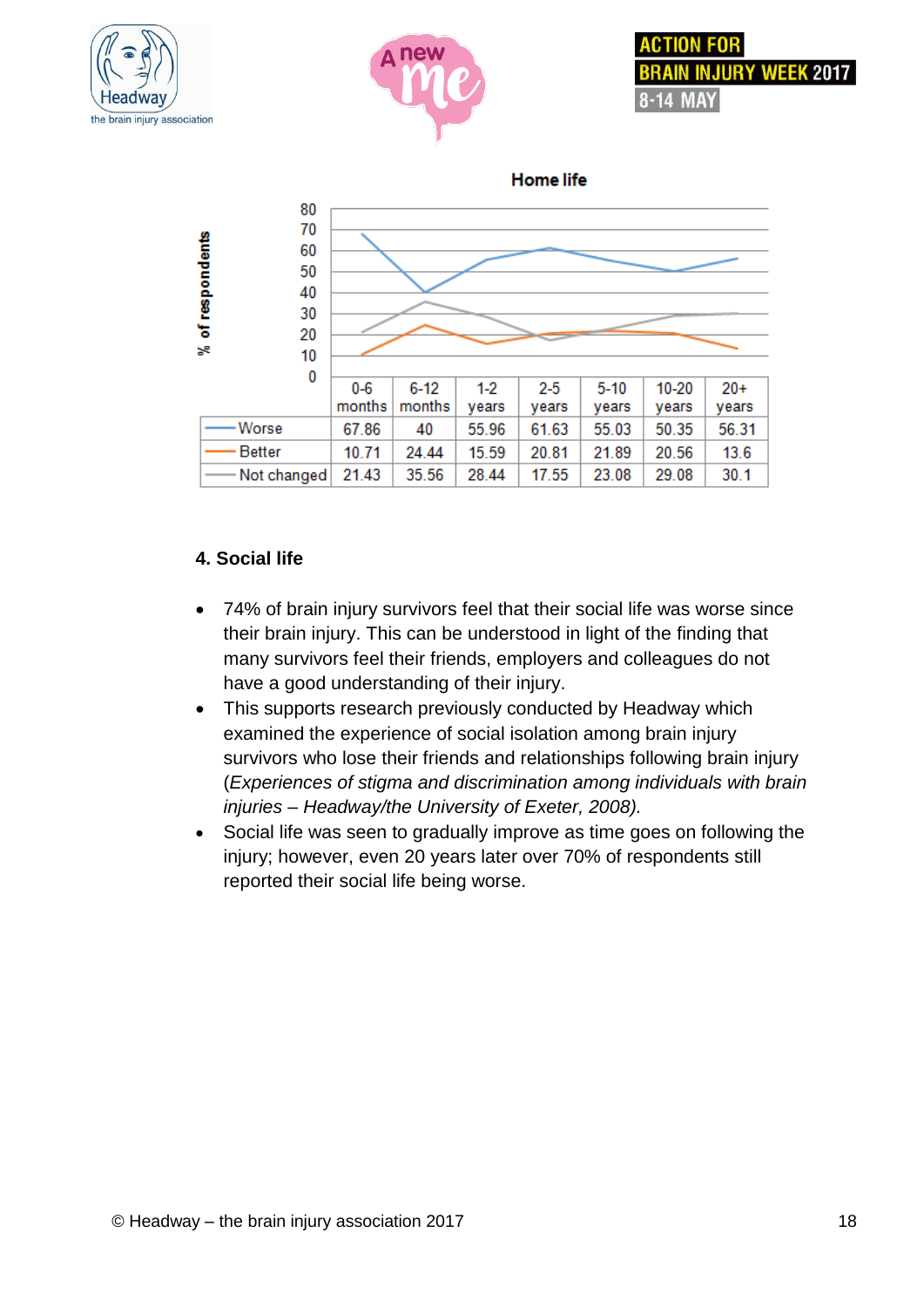![](_page_18_Picture_0.jpeg)

![](_page_18_Picture_1.jpeg)

![](_page_18_Picture_2.jpeg)

![](_page_18_Figure_3.jpeg)

### **4. Financial circumstances**

- 62% of respondents feel that their financial circumstances are worse after brain injury.
- 27% feel that their financial circumstances have not changed since their brain injury. Out of the other five aspects of life, financial circumstances were the least changed after brain injury.

### **5. Independence**

- 70% of respondents feel that their independence is worse after brain injury. 8% reported feeling that their independence got better and 22% reported that it had not changed.
- Independence was rated to be at its worst at 0-6 months, with 82% of respondents feeling that it was worse during this time. Independence was seen to improve for respondents in the following years; however, after 20 years 66% still felt that their independence was worse.
- At 6-12 months there is a sudden decrease in respondents feeling that their independence has worsened, while simultaneously independence is reported to improve during this time. This is likely a reflection of the improvements gained through early rehabilitation and the brain's recovery process during the first year of brain injury.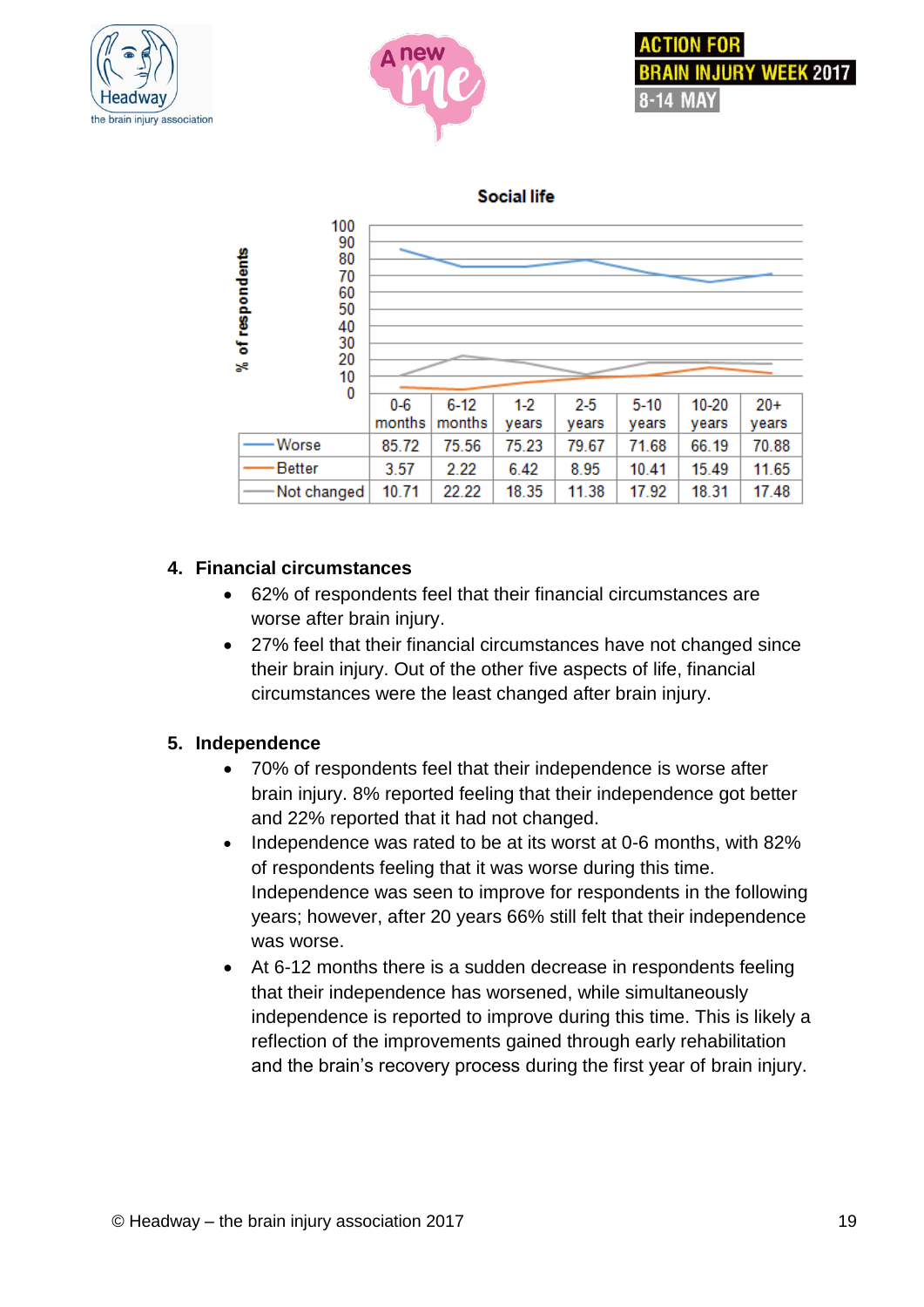![](_page_19_Picture_0.jpeg)

![](_page_19_Picture_1.jpeg)

![](_page_19_Picture_2.jpeg)

Independence

![](_page_19_Figure_4.jpeg)

#### **Summary**

Many aspects of life are negatively affected after brain injury. Employment and social life are rated as being the most negatively affected aspects of life after injury. Even after 20 years, brain injury survivors still feel that various aspects of their lives are negatively affected. However, some aspects do improve over time, especially independence.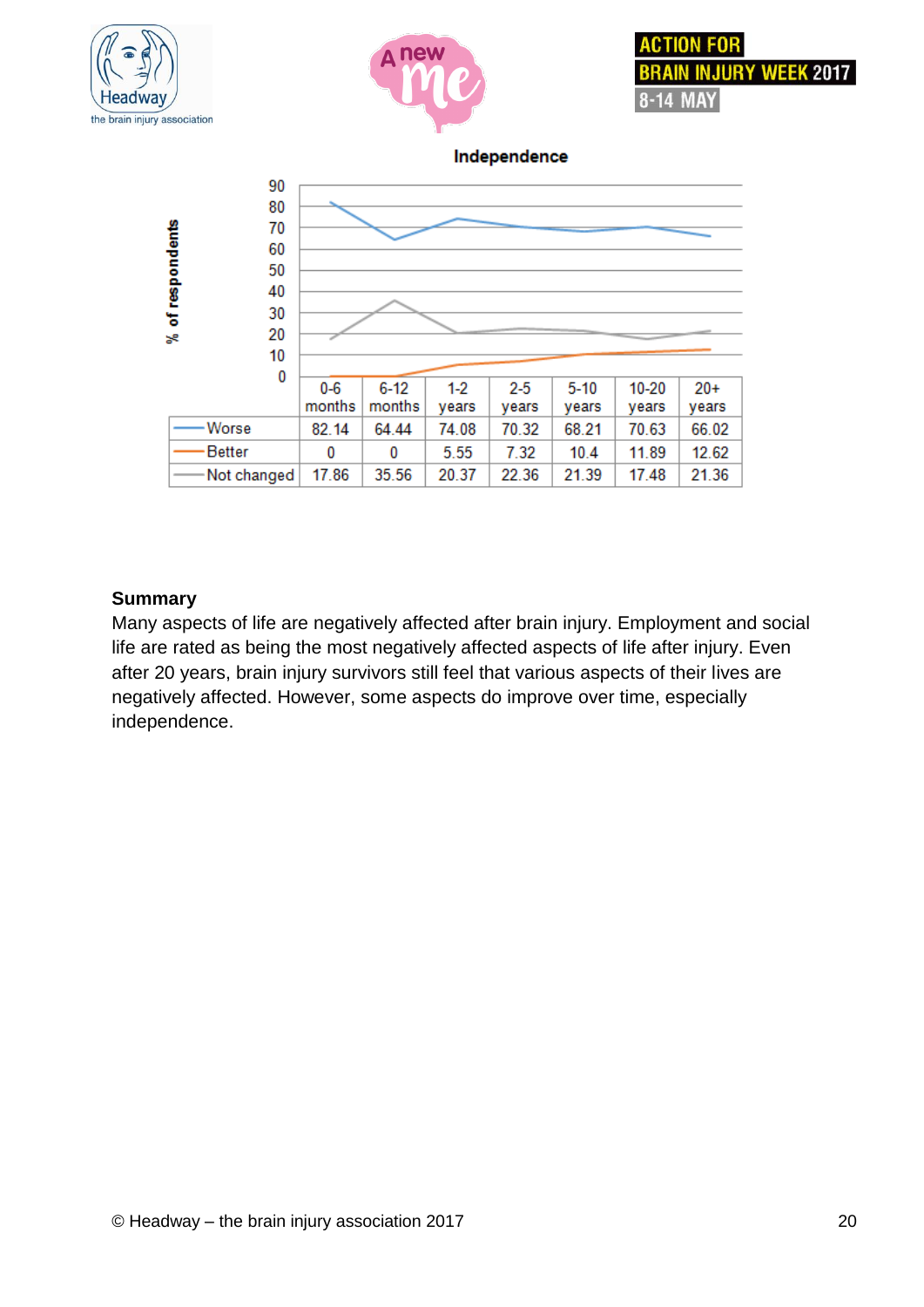![](_page_20_Picture_0.jpeg)

![](_page_20_Picture_1.jpeg)

## **Section four: interpretation of 'a new me'.**

In this section we asked brain injury survivors to explain what the phrase 'a new me' meant to them.

Responses to this question were varied, with most respondents commenting on it meaning a new identity following their injury. Even within this feelings were mixed, with some respondents feeling as though they preferred their new identity and others commenting that they missed their 'old selves'.

Some respondents described how they preferred their 'new self' to their pre-injury self, and that their brain injury changed the way they navigated through life for the better.

- o *"Not the person I once was. I much prefer the 'new me' now."*
- o *"I'm more empathetic now, and take things very slowly too, and that's good! I always was so busy, but now I do mindfulness."*
- o *"More time with family and friends and better quality of life. No meetings to attend any more and no more stress of work on my mind."*
- o *"An improved me - someone who appreciates life and loved ones and seeks to help others/give back as a way of being grateful for the opportunity."*

Acceptance to the 'new' self was commented on by many respondents as being a central part of adapting to their new life.

- o *"I am determined to adapt to the changes in me and although at the moment the fatigue dictates what I'm able to do, I'm making slow improvements. So the new me is trying to stay positive and accepting and adapting to all the changes. Acceptance that I am different to before the stroke is a big thing for me."*
- o *"I have changed it did not matter if I wanted to, it happened. I had to start again and did. You cannot walk forward looking over your shoulder. So I have a new me, a new life and I intend to live it as best I can."*
- o *"Having to learn to accept new physical and mental limitations. Having to learn to be patient and forgiving with myself. Mourning what I have lost, adapting to and being grateful for what I have."*

Others felt that they struggled with their 'new self' and adapting to the changes the brain injury had brought to their life.

o *"I used to work, study, travel extensively and have a really good social life. All of this is gone. The New Me gets so tired so quickly it's hard work just getting to a spa for a few days so I can rest. Frustrating having to plan and pace all the time*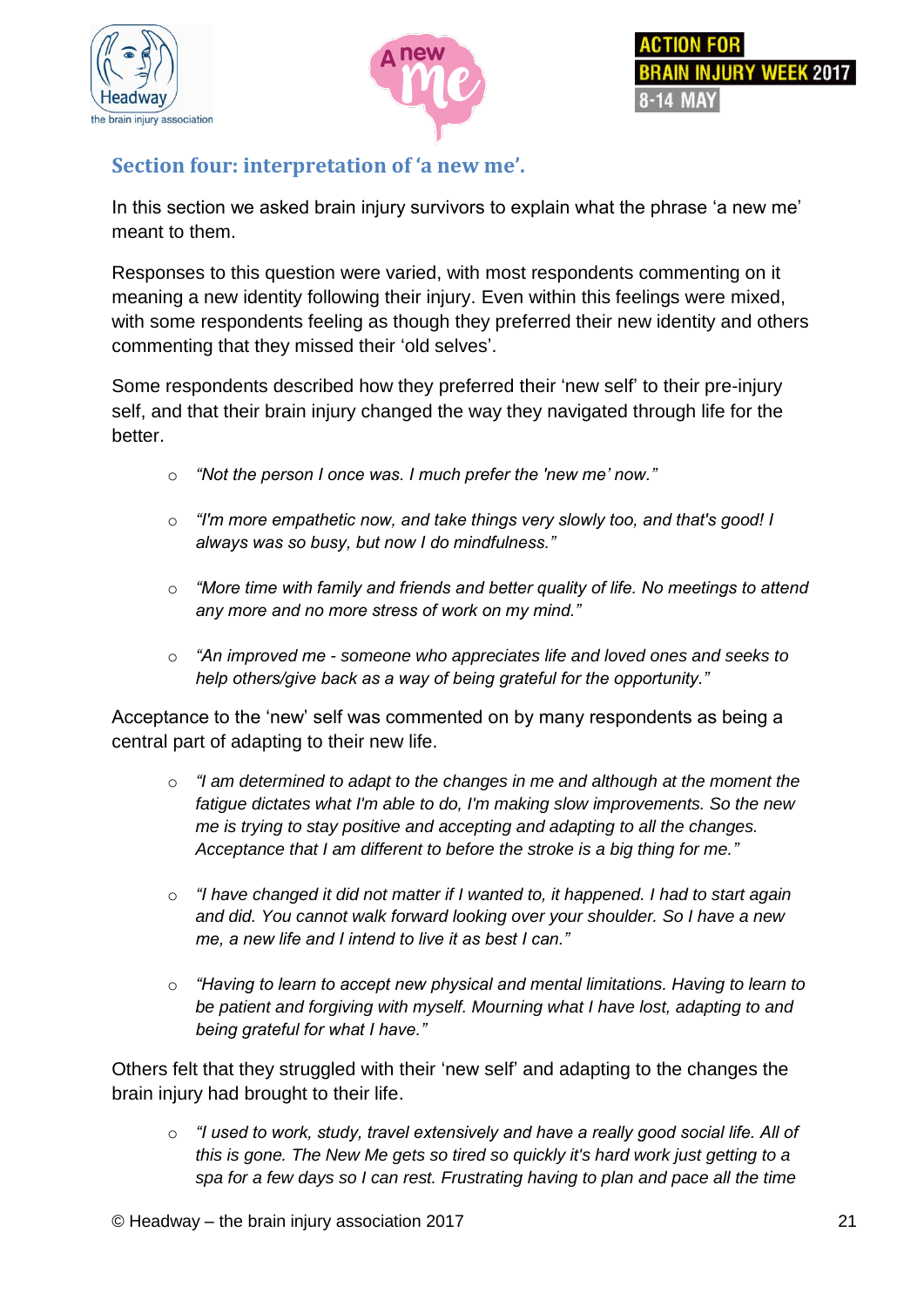![](_page_21_Picture_0.jpeg)

![](_page_21_Picture_1.jpeg)

*and I'm still shattered!"*

- o *"I think and hear things differently, I feel different not just within myself but near other people. I know I'm slower and can't keep up and can't do the things I used to do."*
- o *"A lonely person who is unable to do things he used to."*
- o *"A me that cannot manage or do things in the way I used to."*

Others, yet again, took both a positive and negative approach to what being a 'new' person meant to them.

- o *"Not being able to do things I used to but finding new things that I can do."*
- o *"I am still learning who the new me is. Sometimes I like her sometimes I don't."*
- o *"From the outside no different however less confident, less sociable and struggle sometimes with fatigue and word finding. Positives though are finding joy in the little things that seemed unimportant before. Appreciating life!"*

### **Summary**

The responses given in this section highlight how varied people's responses are to their brain injury and new identity. Some brain injury survivors feel positive about their 'new self' and even go so far as to discuss how their brain injury changed the way they perceive and navigate through the world for the better. Other survivors struggle with the loss of former skills and their 'old' life and find it difficult to adjust to and accept their 'new' self.